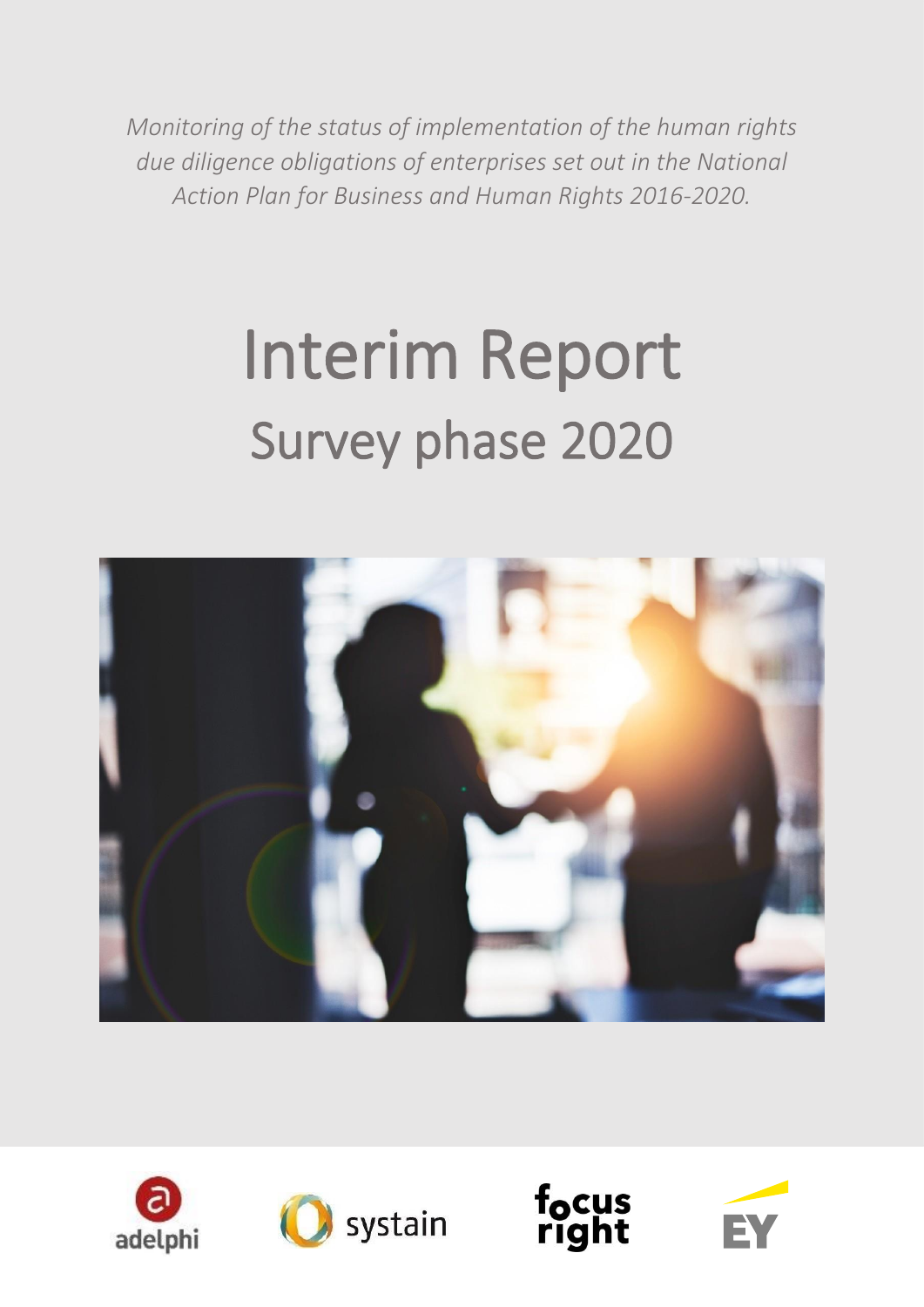### **Preamble**

The Federal Foreign Office has commissioned Ernst & Young GmbH Wirtschaftsprüfungsgesellschaft (EY), in cooperation with its consortium partners adelphi consult GmbH, Systain Consulting GmbH and focusright GmbH, to conduct the survey to monitor the status of implementation of the human rights due diligence obligations of enterprises (monitoring) set out in the National Action Plan for Business and Human Rights 2016-2020 (NAP). The aim of this Interim Report is to present the results of and the approach taken in the second survey phase from March to June 2020. It is based on the information in the Inception Report (of 4 September 2018), the 2018 Interim Report (of 5 July 2019) and the 2019 Interim Report (of 14 February 2020).

On 14 July 2020, the consortium shared preliminary information on the results with the Federal Foreign Office, which in turn informed the Interministerial Committee on Business and Human Rights and the Business and Human Rights Working Group of the National CSR Forum. The results of the 2020 survey were presented to the Interministerial Committee on Business and Human Rights at a meeting held on 11 August 2020 and to the Business and Human Rights Working Group at a meeting held on 12 August 2020. Furthermore, the draft of the report was submitted to the Interministerial Committee on 17 August 2020 for advice and comments. The Business and Human Rights Working Group also received the draft report for comments prior to the official publication. The report in its final version was published on 15 September 2020.

Your point of contact from the Federal Foreign Office's Business and Human Rights Division for questions regarding the Interim Report:

Holger Dreiseitl Federal Foreign Office Business and Human Rights Division (401) Tel.: +49 1817 2270 (secretarial office) 401-R@diplo.de

Your point of contact from the consortium for questions regarding the Interim Report:

Nicole Richter Partners Ernst & Young GmbH Wirtschaftsprüfungsgesellschaft Climate Change & Sustainability Services Tel.: +49 89 14331 19332 nap.monitoring@de.ey.com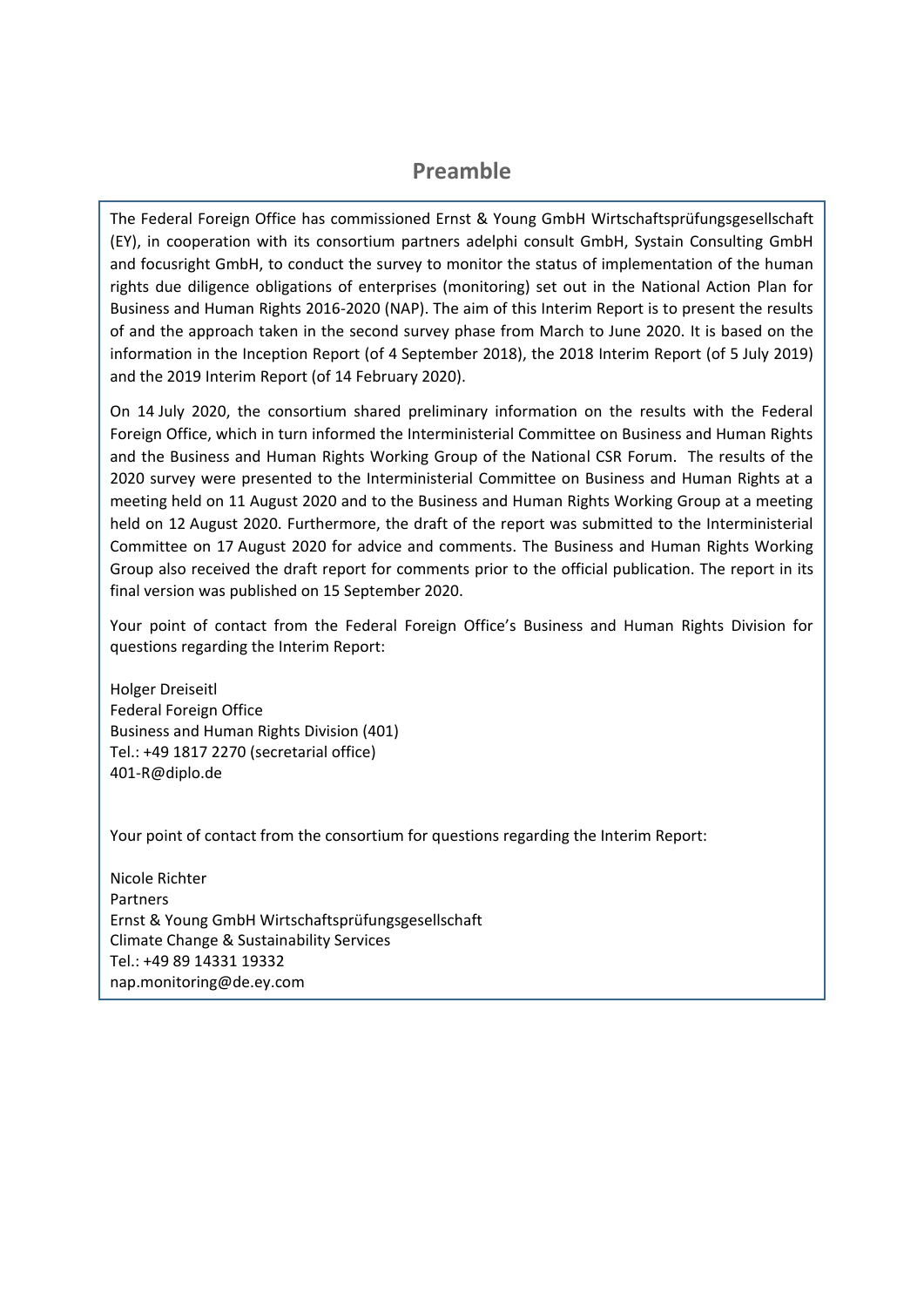## Summary

In chapter III of the National Action Plan for Business and Human Rights 2016-2020 (NAP), the Federal Government expresses its expectation that enterprises will introduce the process of human rights due diligence described in the Action Plan in a manner commensurate with their size, sector, and position in supply and value chains.

The status of implementation of the process in enterprises described in the NAP has been monitored since June 2018. The aim of this monitoring process is to establish whether at least 50 percent of enterprises based in Germany with over 500 employees have incorporated the core elements of human rights due diligence described in the NAP into their business processes by 2020.

The performance specification<sup>1</sup> for the monitoring process envisages three survey phases, one each in the years 2018 (exploratory survey phase), 2019 (first representative survey phase) and 2020 (second representative survey phase). The Interim Report for 2020 describes the approach taken and the results of the representative survey phase in 2020.

The methodology for data collection and evaluation (including the evaluation system) is in line with the description in the Interim Report on the exploratory phase in 2018, which was adopted by the Interministerial Committee on Business and Human Rights<sup>2</sup> on 5 July 2019. The report stipulates that the pool of enterprises must consist of businesses that meet the above-mentioned criteria with regard to their headquarters and number of employees. The random sample from this pool of enterprises should be suitable for making representative statements with a confidence level of 95 percent. Apart from the slight adaptations for the sake of comprehensibility explained below, the methodology basically follows the same procedure as the first representative survey phase in 2019.

#### **Sampling, representativeness and randomness**

At the time of the 2020 survey there were **7396 enterprises** based in Germany with more than 500 employees. They comprised the **pool of enterprises**. This yielded a required number of at least 363 responders in order to ensure that the results of the survey are representative for the pool of enterprises. In the representative surveys in 2019 and 2020, the consortium aimed to achieve a slightly higher response rate of approximately 400 responders. For this purpose, a total of 3325 enterprises (**gross sample**) were contacted by email, telephone and post on several occasions and asked to make a self-declaration regarding the status of implementation of human rights due diligence in their enterprises in the form of an online questionnaire. The intended response rate for the 2020 survey was achieved with **455 responders (net sample)**. All questionnaires completed by

<sup>1</sup> "Monitoring NAP" tender of 29 December 2017, notification reference number: VV-118-2017-0201 by the Federal Foreign Office.

<sup>2.</sup> The Interministerial Committee on Business and Human Rights comprises representatives of the following ministries: Federal Foreign Office (Chair), Federal Ministry of Finance, Federal Ministry of the Interior, Building and Community, Federal Ministry for Economic Affairs and Energy, Federal Ministry of Justice and Consumer Protection, Federal Ministry of Labour and Social Affairs, Federal Ministry of Food and Agriculture, Federal Ministry of Family Affairs, Senior Citizens, Women and Youth, Federal Ministry for the Environment, Nature Conservation and Nuclear Safety, Federal Ministry for Economic Cooperation and Development. The Federal Chancellery participates in the meetings as an observer in accordance with the rules of procedure of the Interministerial Committee on Business and Human Rights.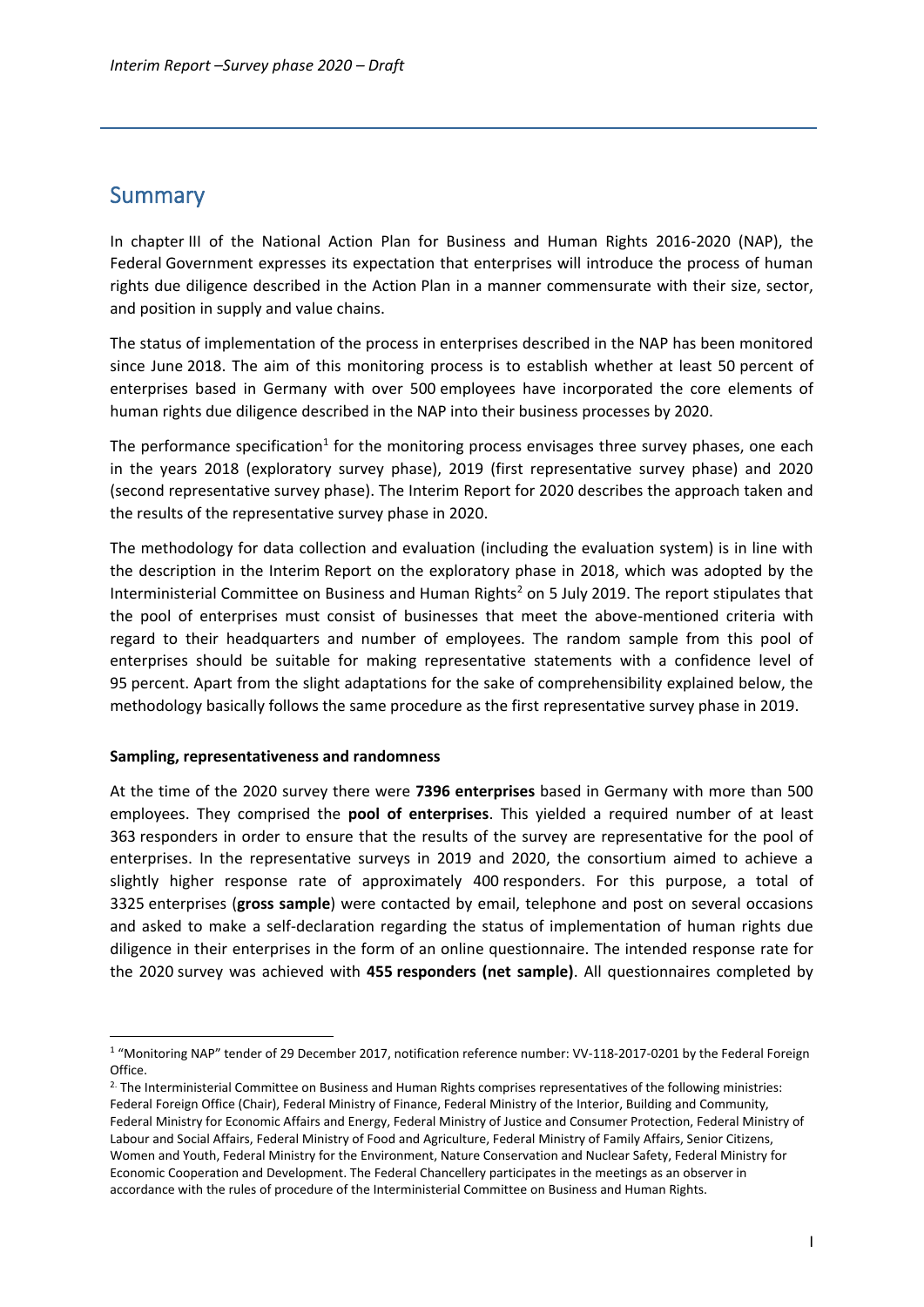the enterprises and submitted online were included in the evaluation. The questionnaire tool was set up so that enterprises that did not fully complete the questionnaire were not able to submit it.

|                     | Sector              |                    |              |
|---------------------|---------------------|--------------------|--------------|
| <b>Size</b>         | Producing<br>sector | Trade and services | <b>Total</b> |
| 501-1000 employees  | 1547                | 2170               | 3717         |
| 1001-2000 employees | 796                 | 1196               | 1992         |
| > 2001 employees    | 704                 | 983                | 1687         |
| Total               | 3047                | 4349               | 7396         |

The categorisation of the pool of enterprises into the six levels was as follows:

The representativeness of the responders for the pool of enterprises and the randomness of the responders from the enterprises in the gross sample is key as regards the reliability of the results.

In order to assess the **representativeness of the responders with respect to the pool of enterprises**, the extent to which the arithmetic averages<sup>4</sup> of the gross and net sample differ significantly in statistical terms was examined. To do so, categorisation was chiefly undertaken according to the number of employees and the sector. The examination revealed that larger enterprises (> 2000 employees) are overrepresented in the net sample while smaller ones (> 1000 employees) are underrepresented. This finding is also reflected in other related factors such as legal form, turnover and the type of firm of the parent company. In the context of sector, enterprises in the area of services are slightly underrepresented. However, that is not significant.

In addition to representativeness, **randomness (non-responder bias)** is a key factor behind the reliability of the results. As enterprises decide themselves whether or not to take part in the survey, self-selection occurs. This can lead to bias when there is a correlation between participation and implementation of the NAP. In order to test randomness, the group of responders within the gross sample is compared with the group of non-responders based on a range of characteristics for enterprises.

Representativeness and compensating for bias with **observable factors** (e.g. number of employees, turnover, existence of a policy statement, etc.) are ensured with a statistical weighting procedure. As it did in the context of the 2019 survey, in 2020 the survey team also checked whether a publicly accessible human rights policy statement was available for all enterprises in the gross sample due to the importance of what is known as *non-responder bias*. The characteristic of the existence of a human rights policy statement was also used to determine whether there is a bias as a result of **unobservable factors**. In this context, it was observed that the proportion of enterprises with a policy statement among responders was far higher than the proportion among non-responders. We can therefore conclude from this that the majority of enterprises that took part in the survey have made a public declaration of their commitment to upholding human rights and that these enterprises must

<sup>4</sup> Arithmetical comparison of characteristics between the two samples to determine whether they are comparable.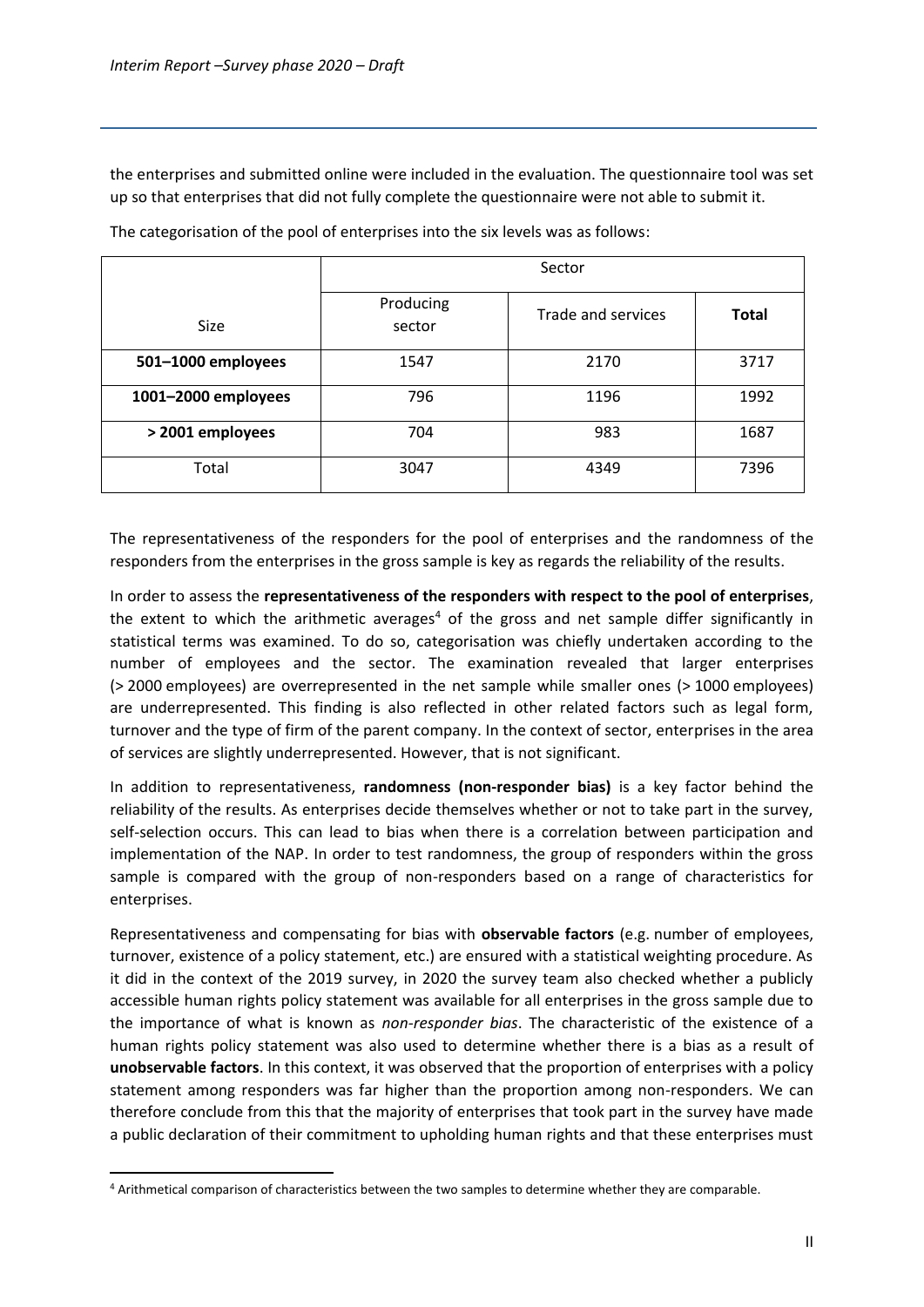therefore have already paid close attention to the NAP's human rights due diligence requirements. This is a clear indication of bias due to unobservable factors. This bias cannot be completely resolved with statistical methods since it cannot be precisely measured. This factor must be taken into consideration in the interpretation and discussion of the 2020 survey results, as it was in the 2019 survey. From the indications that there are unobservable factors, it can be extrapolated that the result with regard to the "compliers" is not higher but could be lower than the parameters show.

#### **Survey methodology**

The core instrument of this survey is a self-disclosure by the enterprises regarding the status of implementation of human rights due diligence in the form of an online questionnaire. This was developed during the exploratory survey phase in 2018 with the involvement of more than 30 enterprises and various stakeholders and used in the 2019 survey. Prior to the 2020 survey phase, individual formulations and response options in the version of the online questionnaire used for the 2019 survey were adapted slightly to make them more comprehensible, in cooperation with the Interministerial Committee on Business and Human Rights. The adaptations had no effect on the content of the evaluation system and the requirements framework (see below).

The survey followed the same four-stage procedure as in the previous year: In stage 1, the online survey was completed and supplemented by a media analysis and research into human rights issues typical of the industry in order to check the plausibility of the information provided. In stage 2, the information provided was examined for internal and external discrepancies. Internal discrepancies were logical deviations between the responses to two or more questions. External discrepancies could arise if the information in the self-disclosure deviated from the publicly accessible information about the enterprises (e.g. in policy statements or on the basis of the media analysis). In the case of discrepancies and in the event that the enterprises in question provided contact information, they were contacted in stage 3 in order to clarify this. The original intention was for any remaining discrepancies to be clarified conclusively in stage 4 by interviewing further stakeholders. As it was possible to clarify all discrepancies relevant to the evaluation in stage 3 in discussions with the enterprises, stage 4 was not applied in the 2020 survey.

The questionnaire was designed flexibly in many places for the purpose of processing by the enterprises. The NAP envisages that enterprises can state if they have not implemented specific requirements of the NAP. This **"comply-or-explain mechanism"** is a constituent part of the questionnaire and evaluation system and was used by the majority of enterprises in the survey phase in 2020. In addition, the enterprises had the opportunity in almost all questions to explain their approach in writing by using a free-text option. This information was also taken into account in the evaluation.

An evaluation system was developed in order to ascertain whether 50 percent of enterprises have implemented the NAP adequately. This system was adopted by the Interministerial Committee on Business and Human Rights on 5 July 2019 and confirmed by it on 24 February 2020 through its approval of the 2019 Interim Report. In particular, for each of the possible answers in the questionnaire, expectations were defined that an enterprise must meet in order to be regarded as a "complier" in the quantitative evaluation ("requirement framework"). Under the evaluation system approved by the Interministerial Committee on Business and Human Rights, only enterprises that have met all of the core elements or adequately explained their non-compliance (please see the comply-or-explain mechanism) are regarded as "compliers" in the overall results.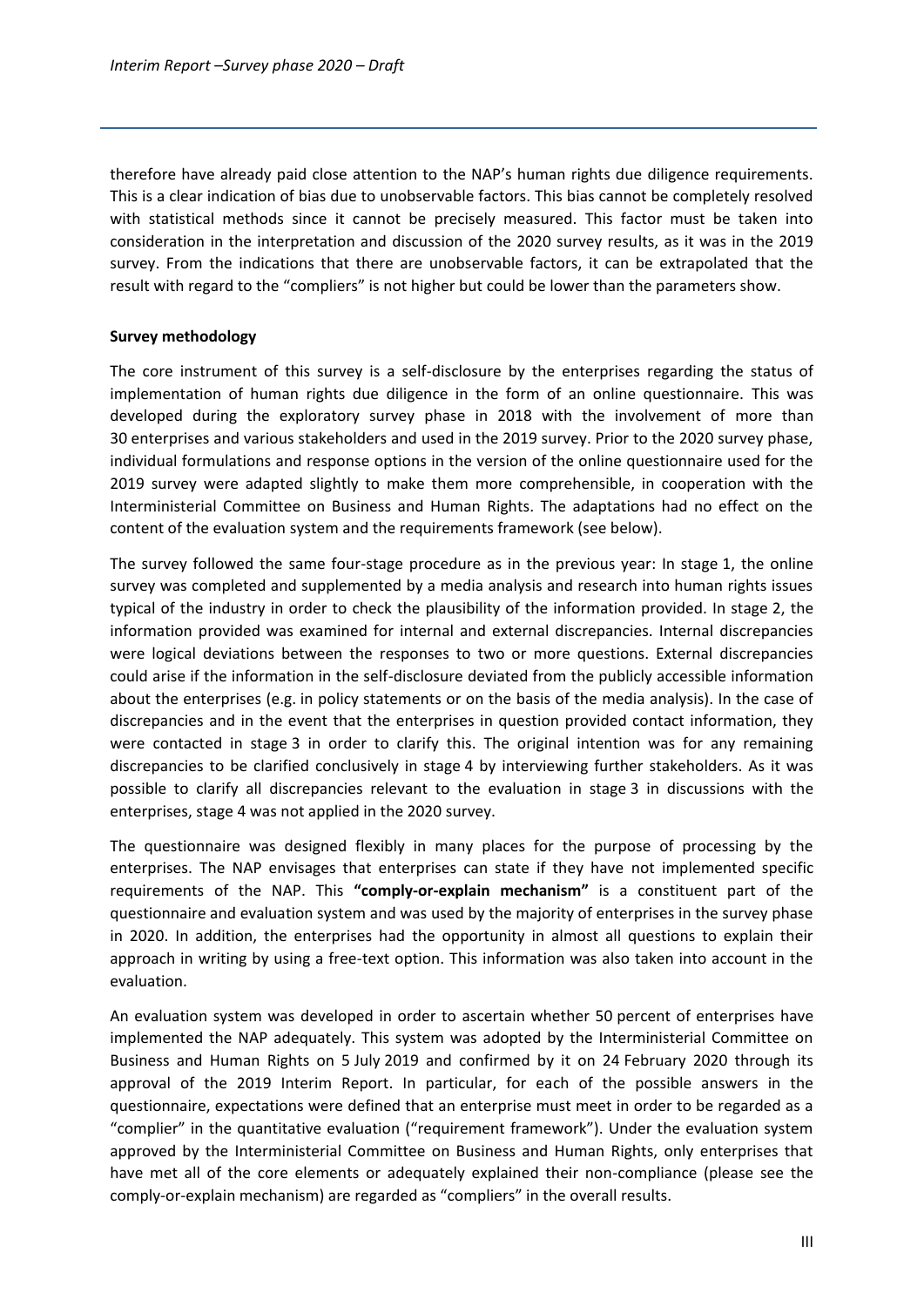In the final evaluation, the evaluation system divides the enterprises into **"compliers" and "noncompliers"**, depending on the status of implementation of the NAP. In addition, a group entitled **"enterprises with implementation plans"** is featured that comprises enterprises which, while they have not yet implemented all NAP targets at the time of the survey, have submitted concrete plans to do so by the end of 2020. **"Enterprises on the right track"** are also shown separately within the "non-compliers group". These enterprises have not implemented all the NAP targets in full, but their overall approach can be seen as good practice and they are thus well on the way to achieving compliance.

The evaluation of the enterprises was initially carried out at the level of individual questions and comprised the four-stage procedure set out above. An allocation to one of the evaluation clusters was then made on the basis of the results of the individual evaluations.

#### **Results of the representative survey in 2020**

On the basis of the results of the evaluations and the application of the statistical weighting procedures described above, **13 to 17 percent of the enterprises are considered to be "compliers"**, while 83 to 87 percent of the enterprises are deemed to be "non-compliers". Within the group of "non-compliers", 10 to 12 percent of the pool of enterprises are "on the right track" towards fulfilling the NAP requirements. The proportion of "enterprises with implementation plans" is less than one percent.





**With respect to the objective of the monitoring process, it was shown that, in 2020, less than 50 percent of enterprises based in Germany and employing over 500 staff have integrated the core elements of human rights due diligence described in the NAP into their business processes.** Even including responders with an implementation plan does not affect this finding, as the proportion of these enterprises is less than one percent.

With regard to the core elements, it can be extrapolated from the responses that enterprises face